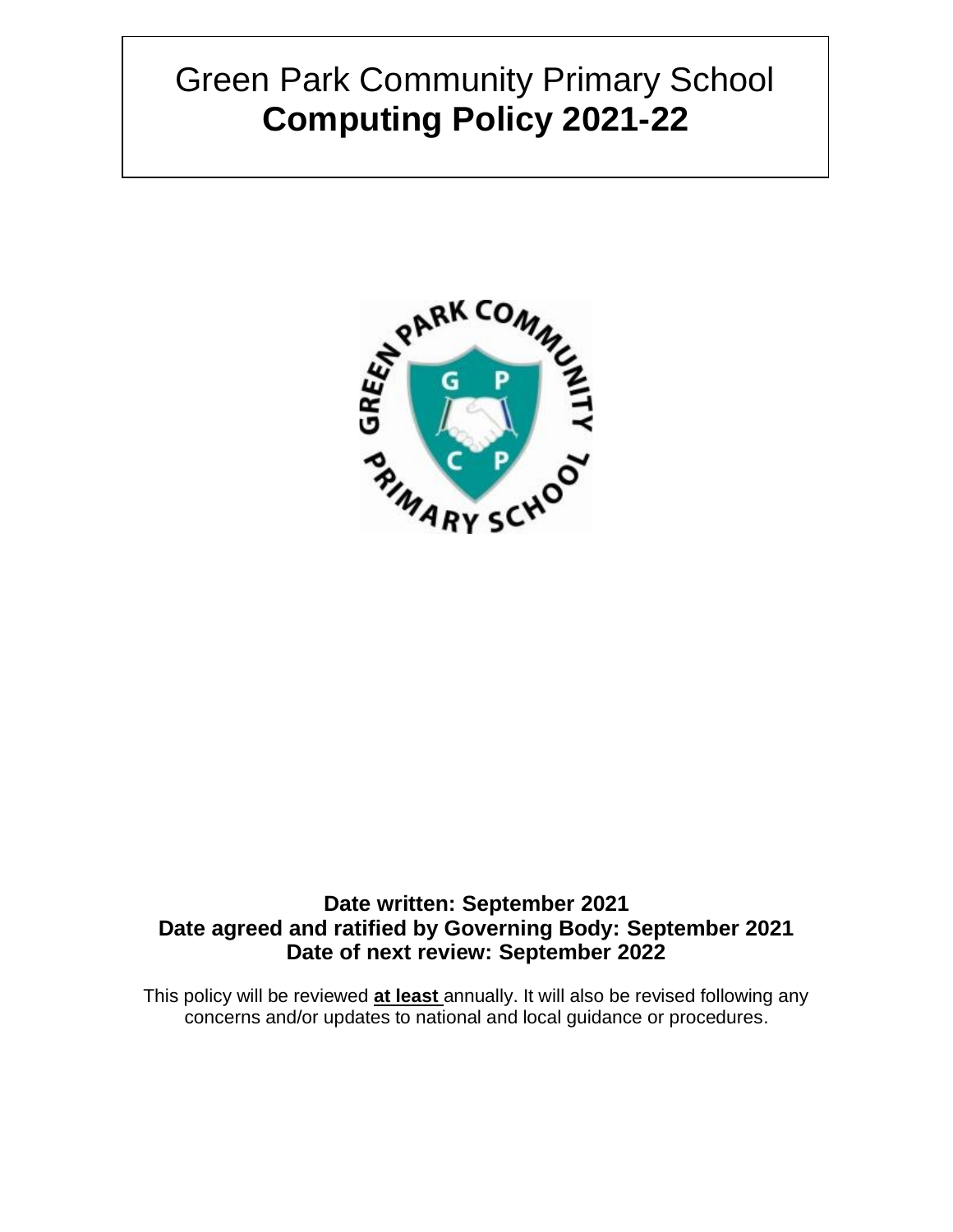#### **Introduction**

This policy sets out Green Park's aims and strategies for the successful delivery of Computing. This policy should be read in conjunction with other relevant school policies such as the Safeguarding, Equal Opportunities, Curriculum, Teaching & Learning, SEND and Assessment policies.

The policy has been developed by the Computing Subject Lead (Mr Carpenter) in consultation with the SENCO, Leadership Team and teachers. This policy is based on government recommended/statutory programmes of study.

Due to the fast pace of technology innovation and constantly emerging trends, it is recommended that this policy is reviewed, at minimum, at the start of every academic cycle.

The use of computers and computer systems is an integral part of the National Curriculum and knowing how they work is a key life skill. In an increasingly digital world there now exists a wealth of software, tools and technologies that can be used to communicate, collaborate, express ideas and create digital content. At Green Park we recognise that pupils are entitled to a broad and balanced computing education with a structured, progressive, approach to the learning how computer systems work, the use of IT and the skills necessary to become digitally literate and participate fully in the modern world. The purpose of this policy is to state how the school intends to make this provision.

## **Aims**

Green Park believes that every child should have the right to a curriculum that champions excellence; supporting pupils in achieving to the very best of their abilities. We understand the immense value technology plays not only in supporting the Computing and Whole School curriculum but overall in the day-to-day life of our school. We believe that technology can provide: enhanced collaborative learning opportunities; better engagement of pupils; easier access to rich content; support conceptual understanding of new concepts and can support the needs of all our pupils.

- Provide an exciting, rich, relevant and challenging Computing curriculum for all pupils.
- Enthuse and equip children with the capability to use technology throughout their lives.
- Give children access to a variety of high quality hardware, software and unplugged resources.
- Instill critical thinking, reflective learning and a 'can do' attitude for all our pupils, particularly when engaging with technology and its associated resources.
- Teach pupils to become responsible, respectful and competent users of data, information and communication technology.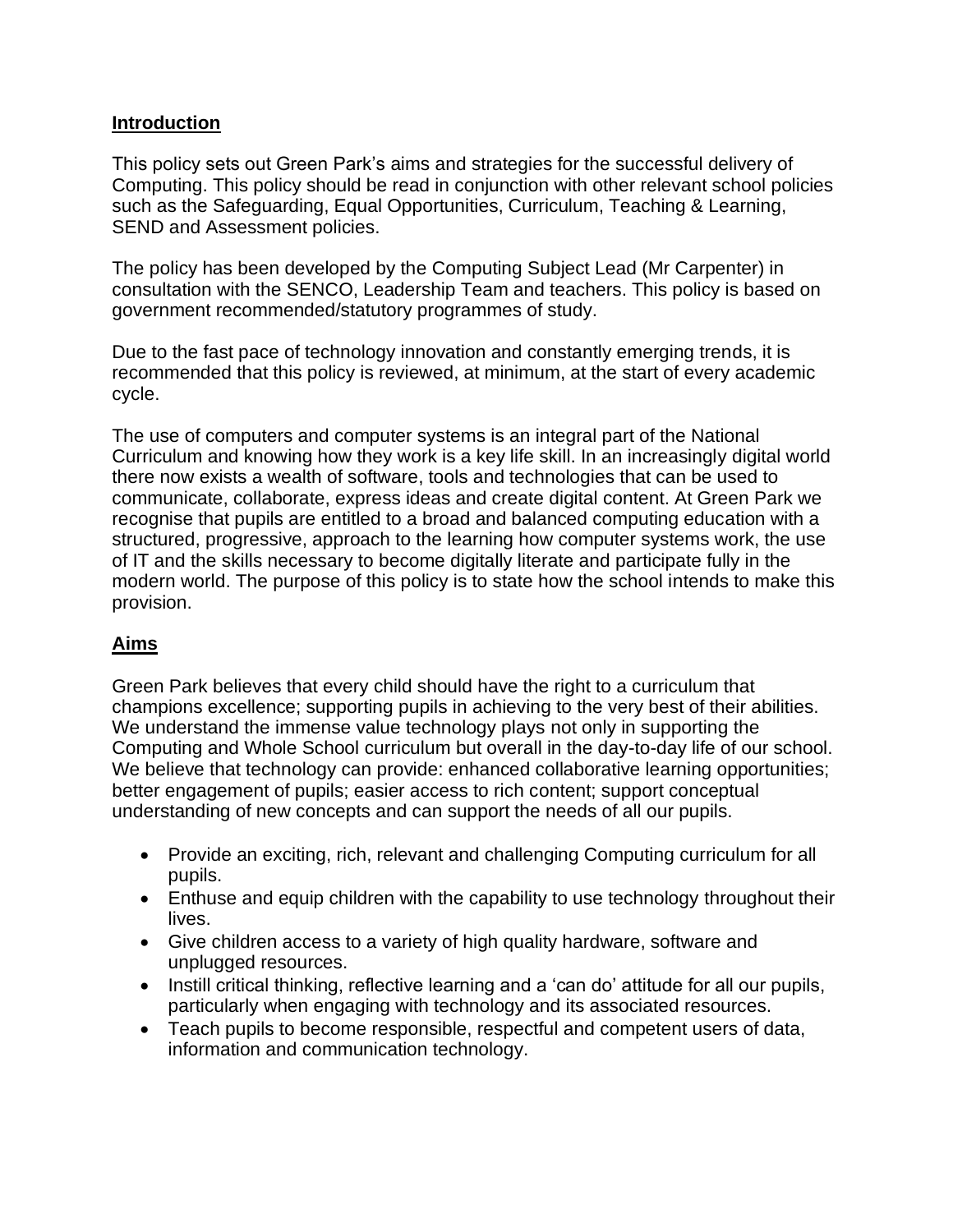- Teach pupils to understand the importance of governance and legislation regarding how information is used, stored, created, retrieved, shared and manipulated.
- Equip pupils with skills, strategies and knowledge that will enable them to reap the benefits of the online world, whilst being able to minimise risk to themselves or others.
- Use technology imaginatively and creatively to inspire and engage all pupils, as well as using it to be more efficient in the tasks associated with running an effective school.
- Provide technology solutions for forging better home and school links.
- Utilise computational thinking beyond the Computing curriculum.
- Exceed the minimum government recommended/statutory guidance for programmes of study for Computing and other related legislative guidance (online safety).

The National Curriculum for Computing aims to ensure that all pupils:

- can understand and apply the fundamental principles of computer science, including logic, algorithms, data representation, and communication
- can analyse problems in computational terms, and have repeated practical experience of writing computer programs in order to solve such problems
- can evaluate and apply information technology, including new or unfamiliar technologies, analytically to solve problems.
- are responsible, competent, confident and creative users of information and communication technology.

# **Safeguarding: Online safety**

Online safety has a high profile at Green Park. We ensure this profile is maintained and that pupil needs are met by the following:

- A relevant up-to-date online safety curriculum which is progressive from Early Years to the end of Year 6.
- A curriculum that is threaded throughout other curriculums and embedded in the day-to-day lives of our pupils.
- Training for staff and governors which is relevant to their needs and ultimately positively impacts on the pupils.
- Scheduled pupil voice sessions and learning walks steer changes and inform training needs.
- Through our home/school links and communication channels, parents are kept up to date with relevant online safety matters, policies and agreements. They know who to contact at school if they have concerns.
- Pupils, staff and parents have Acceptable Use Policies which are signed and copies freely available.
- Our online safety policy (part of our safeguarding policy) clearly states how monitoring of online safety is undertaken and any incidents/infringements to it are dealt with.
- Filtering and monitoring systems for all our online access.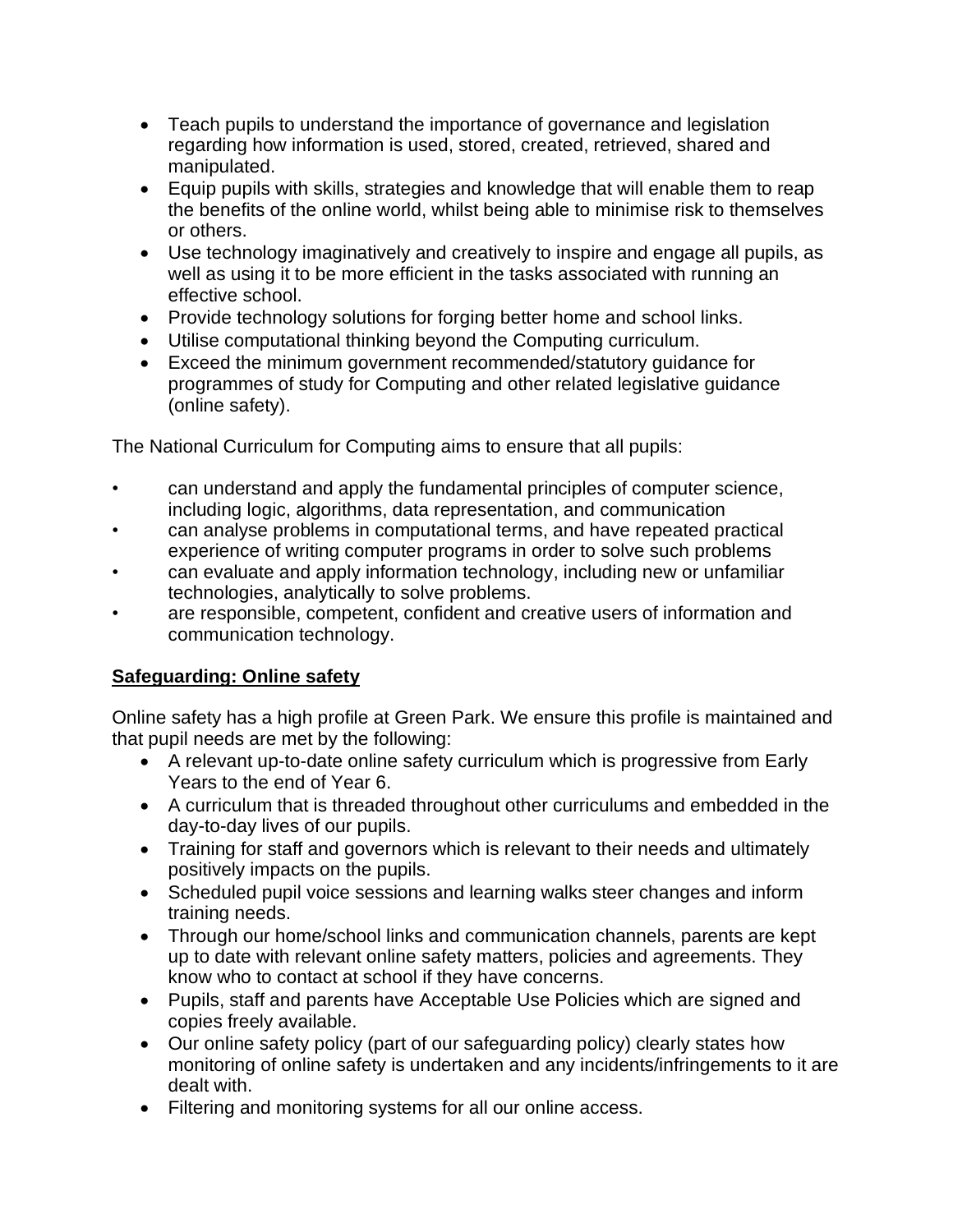• Data policies which stipulate how we keep confidential information secure.

## **Curriculum**

As a school, we have chosen the Purple Mash Computing Scheme of Work from Reception to Year 6. The scheme of work supports our teachers in delivering fun and engaging lessons, which help to raise standards and allow all pupils to achieve to their full potential. We are confident that the scheme of work more than adequately meets the national vision for Computing. It provides immense flexibility, strong cross-curricular links and integrates perfectly with the 2Simple Computing Assessment Tool. Furthermore, it gives excellent supporting material for less confident teachers.

# **Early Years**

We aim to provide our pupils with a broad, play-based experience of Computing in a range of contexts. We believe the following:

- Early Years learning environments should feature ICT scenarios based on experience in the real world, such as in roleplay.
- Pupils gain confidence, control and language skills through opportunities to 'paint' on the interactive board/devices or control remotely operated toys.
- Outdoor exploration is an important aspect, supported by ICT toys such as metal detectors, controllable traffic lights and walkie-talkie sets.
- Recording devices can support children to develop their communication skills. This is especially useful for children who have English as an additional language.

# **Key Stage 1**

- Understand what algorithms are, how they are implemented as programs on digital devices, and that programs execute by following a sequence of instructions.
- Write and test simple programs.
- Organise, store, manipulate and retrieve data in a range of digital formats.
- Communicate safely and respectfully online, keeping personal information private, and recognise common uses of information technology beyond school.

## **Key Stage 2**

- Design and write programs that accomplish specific goals, including controlling or simulating physical systems; solve problems by decomposing them into smaller parts.
- Use sequence, selection and repetition in programs; work with variables and various forms of input and output; generate appropriate inputs and predicted outputs to test programs.
- Use logical reasoning to explain how a simple algorithm works and to detect and correct errors in algorithms and programs.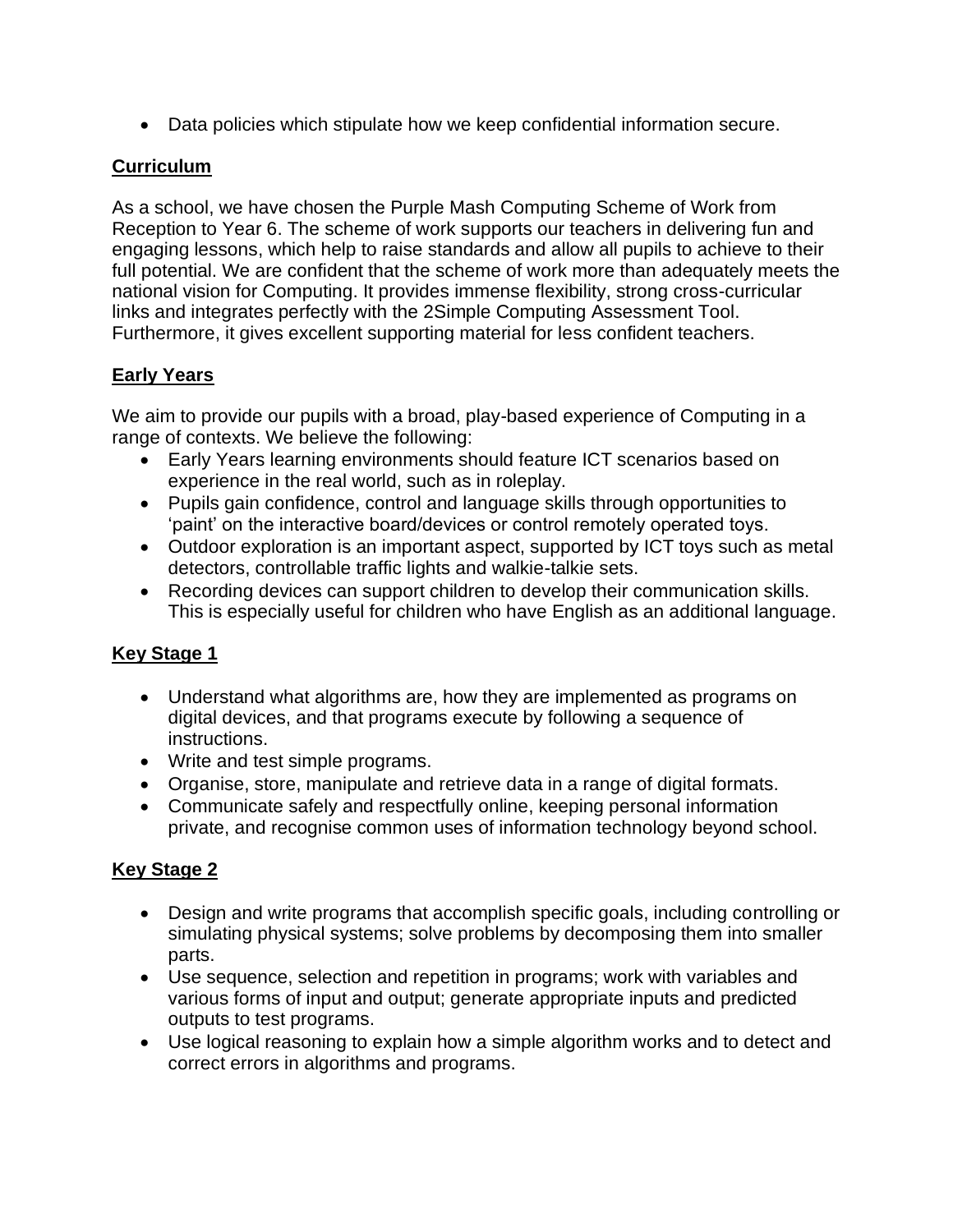- Understand computer networks including the internet; how they can provide multiple services, such as the worldwide web; and the opportunities they offer for communication and collaboration.
- Describe how Internet search engines find and store data; use search engines effectively; be discerning in evaluating digital content; respect individuals and intellectual property; use technology responsibly, securely and safely.
- Select, use and combine a variety of software (including internet services) on a range of digital devices to accomplish given goals, including collecting, analysing, evaluating and presenting data and information.

## **Cross Curricular Links**

As a staff we are all aware that IT and computing skills should be developed through core and foundation subjects. Where appropriate, IT and computing should be incorporated into schemes of work for all subjects. IT and computing should be used to support learning in other subjects as well as developing computing knowledge, skills and understanding. Our school provides pupils with opportunities to enrich and deepen learning using cross-curricular approaches and uses Purple Mash, which embeds computing in English, Mathematics, Science, Geography and History from Year 1 to Year 6.

## **Inclusion**

At Green Park, we aim to enable all children to achieve to their full potential. This includes children of all abilities, social and cultural backgrounds, those with disabilities, EAL speakers and those with EHCPs.

We place particular emphasis on the flexibility technology brings to allowing pupils to access learning opportunities, particularly pupils with SEN and disabilities. With this in mind, we will ensure additional access to technology is provided throughout the school day and in some cases beyond the school day.

## **Pupils with Special Educational Needs (see also SEN policy)**

We believe that all children have the right to access IT and computing. In order to ensure that children with special educational needs achieve to the best of their ability, it may be necessary to adapt the delivery of the computing curriculum for some pupils.

We teach IT and computing to all children, whatever their ability. Computing forms part of the national curriculum to provide a broad and balanced education for all children.

Through the teaching of computing we provide opportunities that enable all pupils to make progress. We do this by setting suitable challenges and responding to each child's individual needs. Where appropriate IT can be used to support SEN children on a one to one basis where children receive additional support.

## **Equal Opportunities (see also Equal Opportunities Policy)**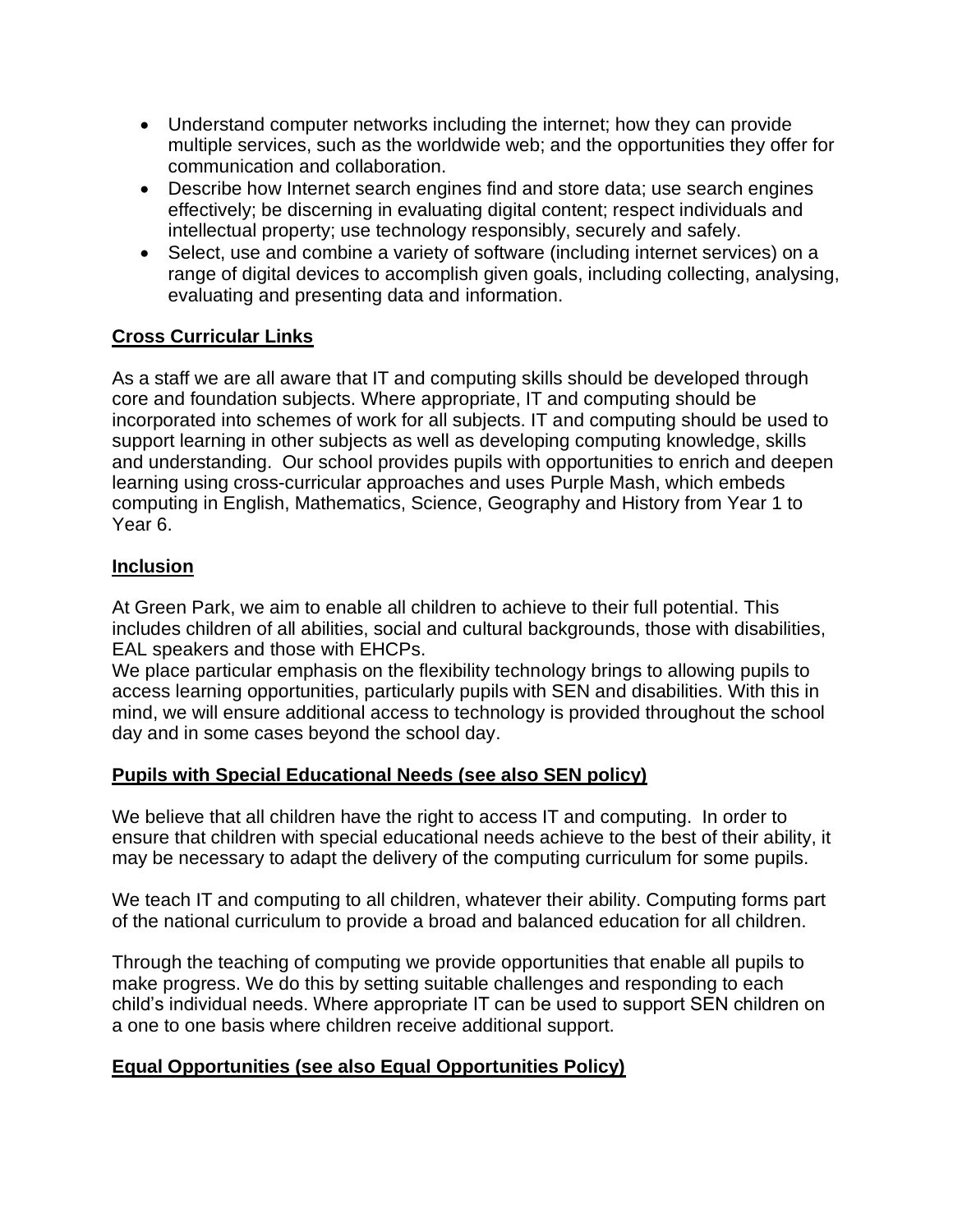We will ensure that all children are provided with the same learning opportunities regardless of social class, gender, culture, race, disability or learning difficulties. As a result, we hope to enable all children to develop positive attitudes towards others. All pupils have equal access to computing and all staff members follow the equal opportunities policy. Resources for SEN children and gifted & talented will be made available to support and challenge appropriately.

## **Resources**

The school acknowledges the need to continually maintain, update and develop its resources and to make progress towards consistent, compatible computer systems by investing in resources that will effectively deliver the objectives of the National Curriculum and support the use of IT, computer science and digital literacy across the school. Teachers are required to inform the Computing Subject Lead of any faults as soon as they are noticed. Resources, if not classroom based, are located in the Computing Suite. A service level agreement with EiS is currently in place to help support the subject leader to fulfill this role both in hardware & software.

- All resources are procured with the underlining considerations of value: The extent at which the resource impacts on learning and the material cost of this.
- A range of resources is available which successfully supports delivering the Computing curriculum and enables all learners to reach their full potential.
- Resources are suitably maintained and replenished when needed, which is overseen by the Computing Subject Lead.
- An itemised list of all resources is shared with staff and kept up to date by the Computing Subject Lead.
- Audits of school resources are conducted regularly by the Computing Subject Lead, which informs bidding for budgets allocations.
- The Computing Subject Lead keeps up to date with the latest technology resources and will make informed decisions about possible procurement of them through their own research.
- Suggestions for getting the very best out of the resources are made available to teaching and support staff by the Computing Subject Lead.
- The Computing Action Plan details foreseen future resource procurement which is shared with senior leaders before the budget setting period.

Computing network infrastructure and equipment has been sited so that:

- Every classroom from EYFS to Y6 has a computer connected to the school network and an interactive whiteboard with sound and video facilities.
- All classes have at least one computer for children to use as part of their continuous provision and cross-curricular access.
- There is computing suite of 30 desktops.
- There is a set of 15 iPads per class in Years 1-6 and 18 iPads in EYFS complete with charging and lockable storage cabinets in school.
- Internet access is available in all classrooms.
- Each class from  $Y1 Y6$  has an allocated slot once per week for teaching computing as a discrete subject.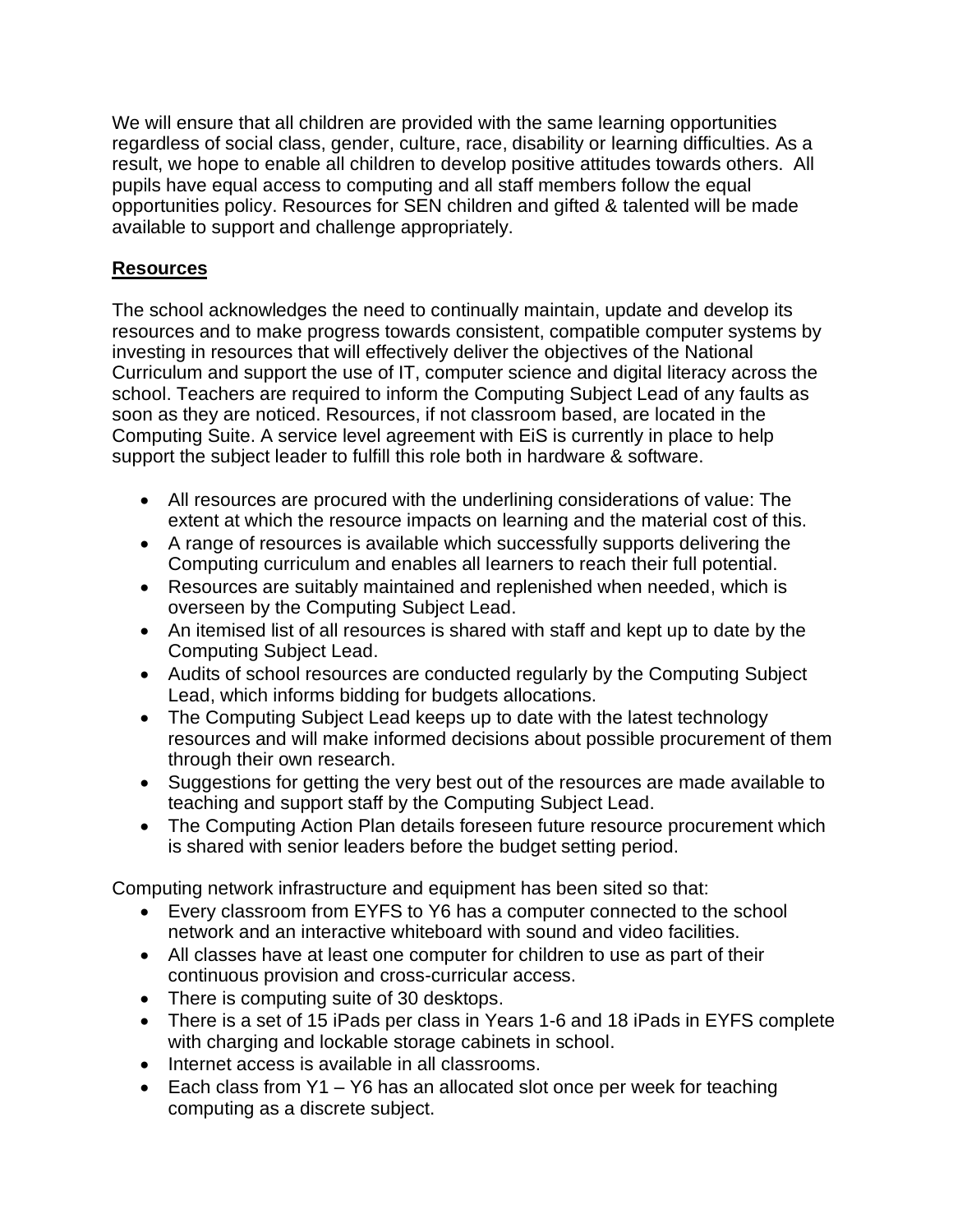- The computing suite and iPads are available for use throughout the school day as part of computing lessons and for cross-curricular use.
- Pupils may use IT and computing independently, in pairs, alongside a TA or in a group with a teacher.
- A governor will be invited to take a particular interest in computing in the school.

## **Assessment**

- Pupil attainment is assessed using the 2Simple Computing Assessment Tool for Years 1 to 6. The tool enables staff to accurately identify attainment of pupils through the detailed exemplification it has for each key learning intention.
- Teachers keep accurate records of pupil attainment by entering data using the 2Simple Computing Assessment Tool.
- Tracking of attainment by using the 2Simple Computing Assessment Tool is used to inform future planning.
- Children are encouraged to self, peer and group assess work in a positive way using online collaborative tools such as 2Blog in Purple Mash.
- Formative assessment is undertaken each session/interaction in Computing and pupils are very much encouraged to be involved in that process. Through using the progression of skills documents and displays from 2Simple, both teachers and pupils can evaluate progress. Features such as preview and correct in Purple Mash are used to further support feedback and assessment.
- Summative assessment is undertaken in line with the assessment cycle (See Assessment Policy). Using electronic work samples from children's portfolios on Purple Mash, teachers enter judgements about the samples into the 2Simple Computing Assessment Tool.
- Work from a range of classes and abilities is shared using the Noticeboard feature in Purple Mash. Additionally, exemplar pieces of work from individual pupils is shared with parents using Parent Portal (a feature in Purple Mash).

# **Monitoring, Evaluation and Feedback**

Monitoring standards of teaching and learning within Computing is the primary responsibility of the Computing Sunject Lead. All teachers are expected to keep an online portfolio or track children's work using Purple Mash.

Details of monitoring and evaluation schedules can be found in the Computing Action Plan and School Monitoring Schedule.

Monitoring will be achieved through:

- Work scrutiny.
- Learning walks.
- Observations.
- Pupil voice.
- Teacher voice.
- Reflective teacher feedback.
- Learning environment monitoring.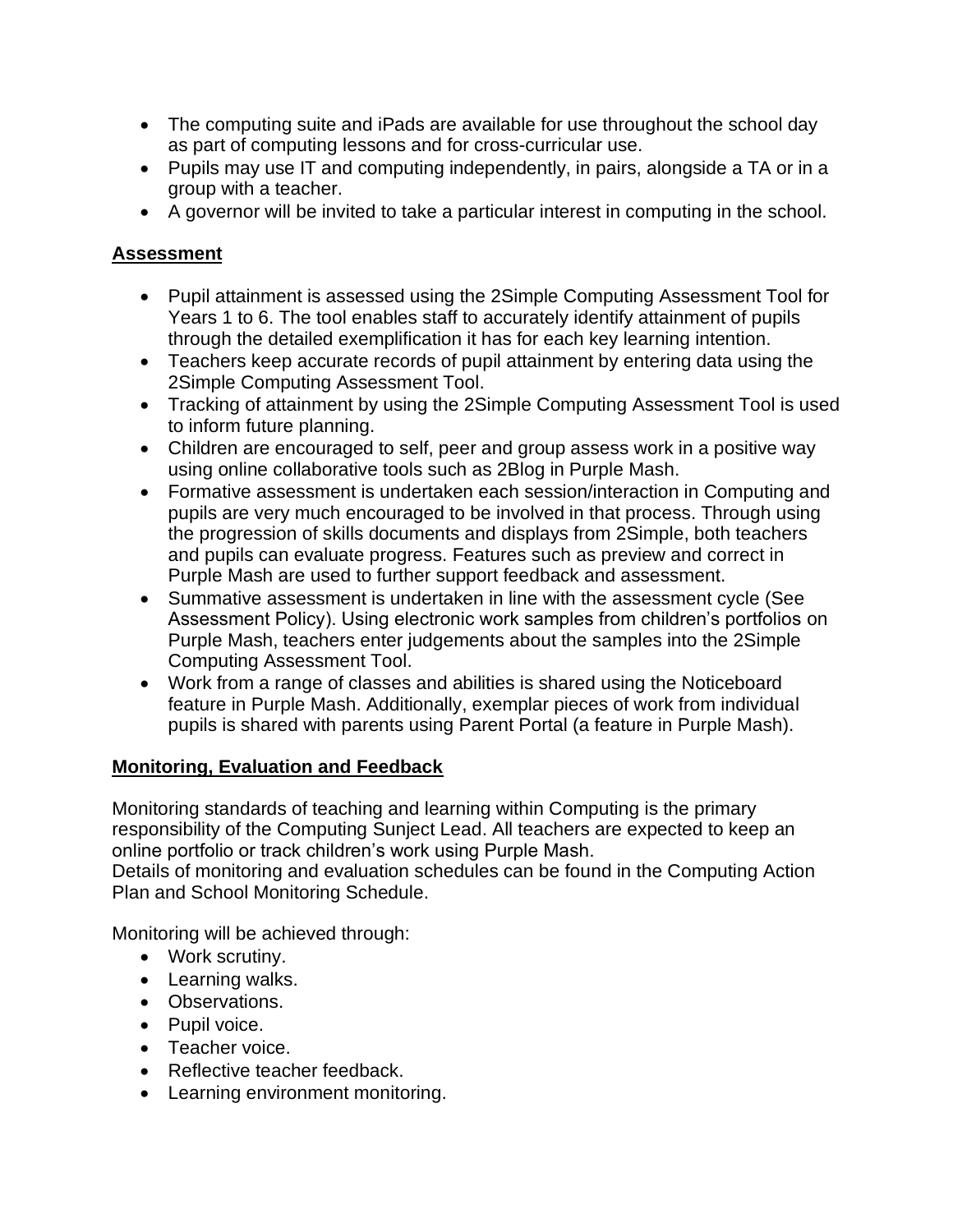• Dedicated Computing Subject Lead time.

Evaluation and Feedback will be achieved through:

- Dedicated Computing Subject Lead time.
- Using recognised standards documentation for end-of-year expectations.
- Using recognised national standards for benchmarking Computing provision in primary schools.
- Written feedback on evaluation of monitoring activities to be provided by the Computing Subject Lead, in conjunction with the SLT, in a timely manner.
- Feedback on whole school areas of development in regard to Computing to be fed back through insets/staff meetings.

## **Staff Training**

The Computing Subject Lead will assess and address staff training needs as part of the annual development plan process or in response to individual needs and requests throughout the year.

Individual teachers should attempt to continually develop their own skills and knowledge, identify their own needs and notify the subject leader.

Teachers will be encouraged to use IT and computing to produce plans, reports, communications and teaching resources.

## **Parental Involvement**

Parents are encouraged to support the implementation of IT and computing where possible by encouraging use of IT and computing skills at home for pleasure, through home-learning tasks and use of the school website. Parents will be made aware of issues surrounding Online Safety and encouraged to promote this at home.

## **Roles and Responsibilities**

Due to technology extending beyond the National Curriculum for Computing, there are key roles and responsibilities specific members of staff have.

## **Head Teacher**

- Monitoring the implementation of the Computing Policy and its associated policies such as the Safeguarding and SEND Policies.
- Ratifying (in conjunction with the Governing Body) the Computing policy, Safeguarding policy and Computing Leader's Action Plan.
- Securing technical support service contracts and infrastructure maintenance contracts.
- Approving CPD and training which is in line with the whole school's strategic plan.
- Approving budget bids and setting them.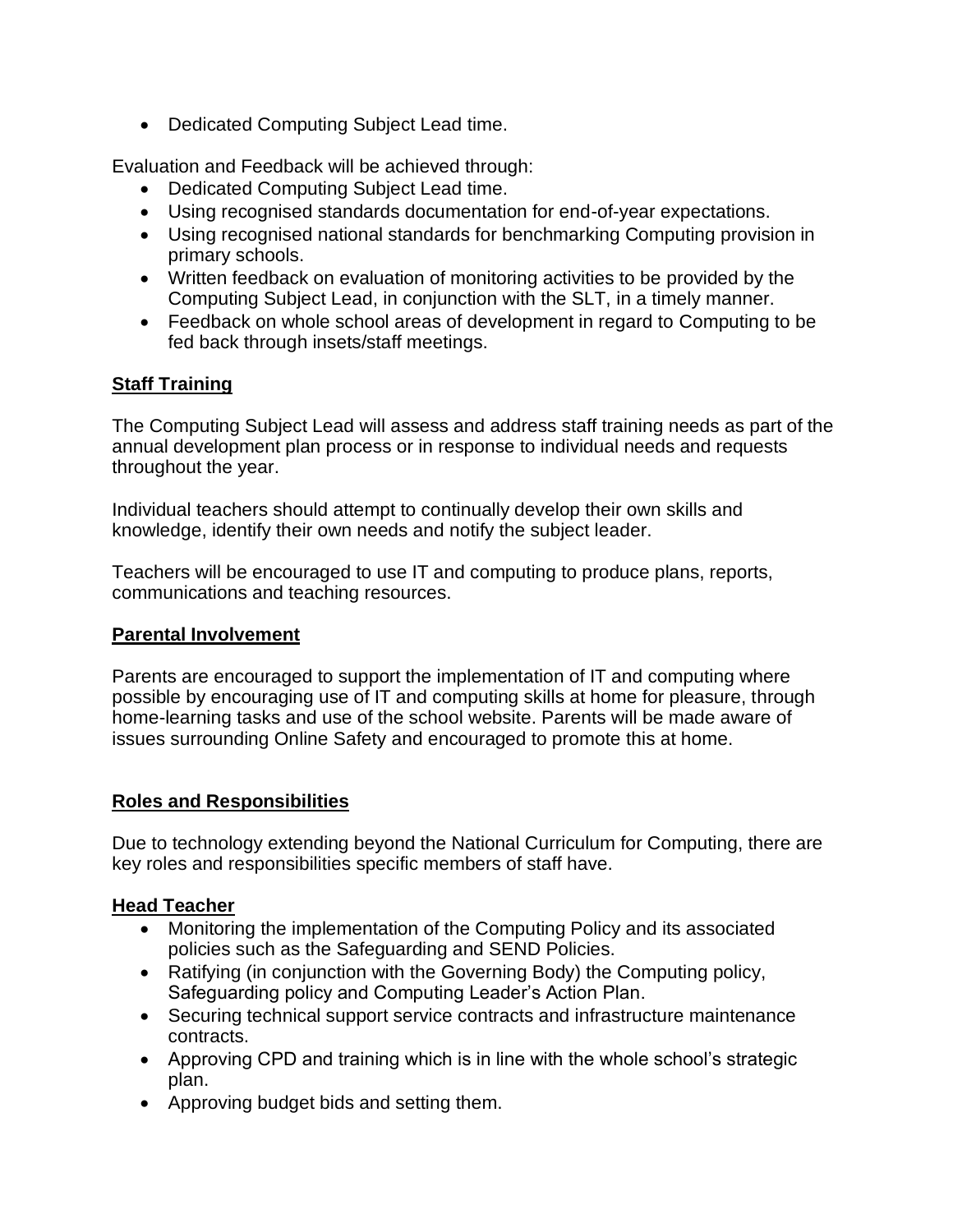- Creating, in conjunction with the Computing Subject Lead, a long-term vision for Computing which includes forecasted expenditure and resources.
- Monitoring the performance of the Computing Subject Lead in respect to their specific job role description for Computing.
- Ensuring any government legislation is being met.

## **Computing Subject Lead**

- Raising the profile of Computing for all stakeholders.
- Monitoring the standards of Computing and feeding back to staff in a timely fashion so they can act on areas for development.
- Offer help and support to all members of staff (including teaching assistants) in their teaching, planning and assessment of computing.
- Provide colleagues opportunities to observe good practice in the teaching of computing.
- Ensuring assessment systems are in place for Computing.
- Maintaining overall consistency in standards of Computing across the school.
- Reporting on Computing at specific times of the year to the Governing Body/Head/Staff.
- Auditing the needs of the staff in terms of training/CPD.
- Actively supporting staff with their day-to-day practice.
- Seeking out opportunities to inspire staff in developing their practice through modelling and sharing new ideas, approaches and initiatives.
- Attending training and keeping abreast with the latest educational technology initiatives.
- Using nationally recognised standards to benchmark Computing.
- Creating action plans for Computing and supporting a long-term vision which feeds into the whole school development plan.
- Creating bids for the annual budgets and monitoring budget spend.
- Keeping an up-to-date log of all resources available to staff.
- Procuring physical and online resources that demonstrate best value.
- Reviewing the Computing curriculum and developing it as needed.
- Overseeing the effectiveness of the technician.
- Working as needed with the SENCO/Head Teacher to ensure online safety provision is above adequate and all legislation is in place.

# **Class Teacher**

- Ensure that pupils in their classes have opportunities for learning computing and using their knowledge, skills and understanding of computing across the curriculum.
- Plan and deliver the requirements of the National Curriculum for Computing to the best of their ability.
- Set high expectations for our pupils and provide opportunities for all to achieve, including girls and boys, pupils with educational special needs, pupils with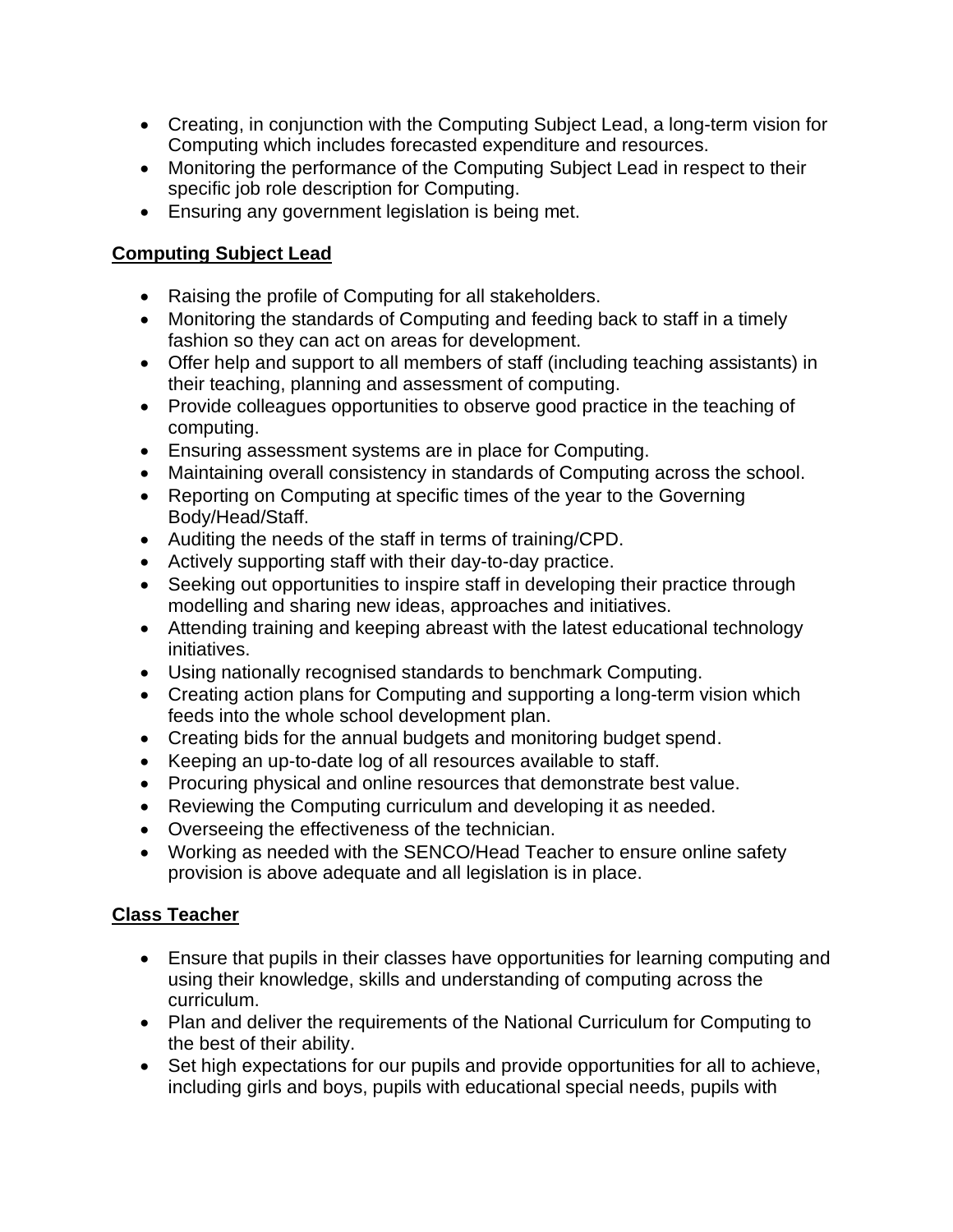disabilities pupils from all social and cultural backgrounds, and those from diverse linguistic backgrounds.

- Ensure continued progression in learning and understanding, and create effective learning environments.
- Secure pupil motivation and engagement.
- Provide equality of opportunity using a range of teaching approaches and techniques.
- Use appropriate assessment techniques and approaches
- Set suitable targets for learning as outlined in the inclusion policy.
- Maintain up to date assessment records.

## **Technician**

- Conducts routine scheduled maintenance/updates on systems.
- Supports the administration and set-up of online services including the school website.
- Fixes errors/issues with hardware and software set-up, prioritising as needed.
- Routinely checks school filtering, monitoring and virus protection.
- Sets up new hardware and installations.
- Maintains network connectivity and stability.
- Supports the Computing Subject Lead and Head Teacher with future infrastructure needs and associated projected costs.

#### **Administration Staff**

- Maintains the school website, Facebook and Twitter content.
- Approve and moderate posts on the school social media accounts.
- Supports procurement of resources and technical services.
- Supports the technician with some data management.

## **Health and Safety (see also Health and Safety Policy)**

Green Park takes all necessary measures to ensure both staff and pupils are aware of the importance of health and safety.

Both staff and pupils are trained to handle electrical equipment correctly including how to power off and on. Pupils are reminded about the dangers of electricity and the danger signs to look out for. Adequate displays and warning signs are strategically placed around the school to reinforce health and safety.

All fixed electrical appliances in school are tested by a Local Authority contractor every five years and all portable electrical equipment in school is tested by an external contractor every twelve months.

It is advised that staff should not bring their own electrical equipment in to school but, if this is necessary, equipment must be PAT tested before being used in school. This also